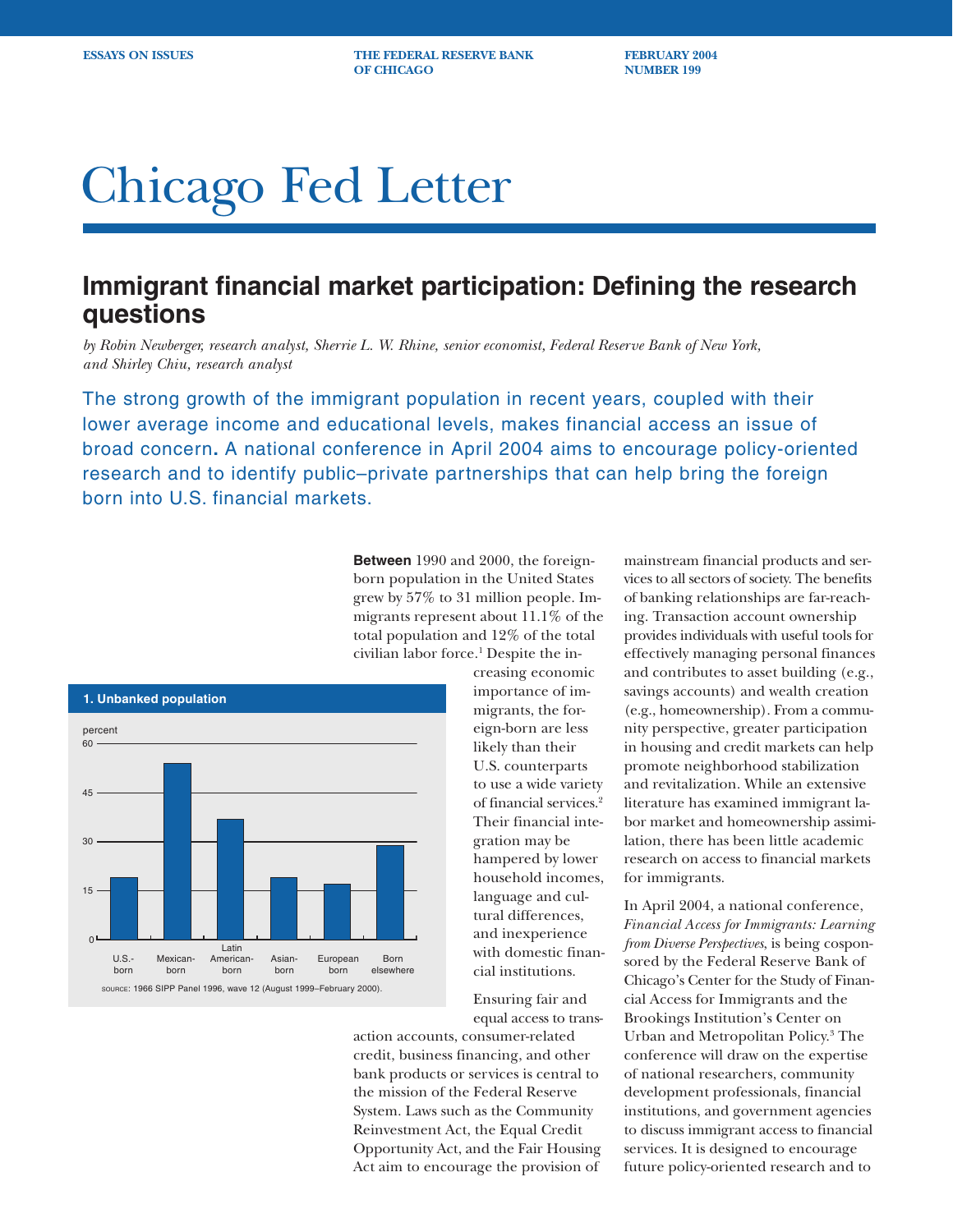identify public–private partnerships to help bring immigrant communities into the financial mainstream.

In anticipation of the conference, this *Chicago Fed Letter* provides an overview of key topics related to immigrant participation in financial markets.

# **Characteristics of the immigrant population**

The strong growth of the immigrant population in recent years, coupled with their lower average income and educational levels, makes financial access an issue of broad concern**.** Compared with the U.S.-born, about 20% fewer of the foreign-born population aged 25 or older had completed high school as of 2000. In addition, foreign-born households have lower incomes on average than U.S.-born households, even taking into account differences in household size and the number of earners. A greater proportion of the foreign-born have fewer years of residence in the United States, a higher rate of non-citizenship, and potentially less experience with the U.S. financial system. The fraction of the foreign-born population residing in the United States for 20 years or more dropped from 50% in 1970 to 32% in 2000. In addition, 37% of the foreignborn were naturalized citizens in 2000, down from 64% in 1970. An immigrant's banking decisions are likely to be substantially influenced by his or her age, educational attainment, income level, years of U.S. residence, or citizenship status.

The location decisions of many of the foreign-born population in the U.S. have made their integration into local economies a concern at the national level. Although the destinations for the majority of the foreign-born population included the largest metropolitan areas in six states (California, New York, Florida, Texas, New Jersey, and Illinois), there was also substantial population growth in the Southeast, Midwest, and Rocky Mountain regions.4 Areas such as Arkansas, Georgia, Indiana, Iowa, Kansas, Kentucky, Nebraska, and North Carolina that experienced little if any international migration for most of the twentieth century now host concentrated pockets of immigrants in small rural towns.<sup>5</sup>

#### **Transaction account ownership**

A growing body of research has investigated how changes in the financial services sector affect the banking relationships of lower-income and minority populations. Focusing on the determinants of "banked" versus "unbanked" status, researchers have found that the unbanked (i.e., those without a transactions account at a mainstream financial institution) tend to be more heavily represented among families with lower incomes, a smaller amount of net worth, or less education. Families are also more likely to be unbanked if they are unemployed, a member of a minority group, headed by a single female, or a resident of the South.<sup>6</sup> Studies asking why the unbanked in the general population do not have checking accounts have found a variety of answers, including not having enough money, not trusting banks, the potentially high costs of maintaining a bank account, and the concurrent decision to patronize check cashers.7

The paucity of studies on the foreignborn population has been due in part to a lack of suitable data. Using 1999 data from the U.S. Census *Survey of Income and Program Participation*, our analysis indicates that about 32% of foreign-born households in the U.S. do not hold transaction accounts, compared with roughly 18% of the U.S.-born. As shown in figure 1, the rate of unbanked status is highest for Mexican immigrants at 54%**.** By comparison, 17% of European immigrants and 19% of Asian immigrants are unbanked. The unbanked foreign-born share many of the same characteristics as the unbanked in the general population: lower incomes, lower net worth, fewer years of education, and single marital status.

To the extent that immigrants are less likely than their U.S.-born counterparts to have a transaction account, it is of interest to determine whether barriers such as legal status, language proficiency, or source-country cultural differences influence an immigrant's decision to use the financial mainstream. Many immigrants arrive in this country with a distrust of formal financial institutions.<sup>8</sup> The absence of universally accepted

documentation among banking institutions for foreign nationals has also resulted in inconsistent identification requirements and confusion within certain ethnic communities about what is required to open a bank account.9

#### **Homeownership**

An important milestone in the assimilation process for immigrants is homeownership.10 Homeownership represents a major household investment and wealth creation opportunity. Immigrants accounted for 20% of the overall increase in homeownership during the 1990s, up from a 10% share during the 1980s. Even so, wide disparities in homeownership rates persist between the U.S. born and immigrants, further motivating the study of immigrant homeownership.

According to the U.S. Census, the homeownership rate for the U.S.-born approached 70% by 2000. By comparison, the homeownership rate for Latin American immigrants was roughly 41%, for European immigrants the rate was 63%, while for Asians the rate was 52%. A number of studies have suggested that a portion of the gap in homeownership rates can be explained by differences in socioeconomic, demographic, or location characteristics.<sup>11</sup> For example, relatively lower educational levels, younger age, immigrant status, and residential location have contributed to the lower homeownership rate for Hispanics. Although these socioeconomic, demographic, and residential characteristics are important determinants of homeownership, they do not fully explain the variation in homeownership rates. Other factors, possibly behavioral or cultural in nature, are likely to influence the decision to own a home.

### **Business**

Access to credit and other financing for immigrant business owners is another measure of financial integration. Historically, self-employment has been an important avenue of economic progress for immigrants.<sup>12</sup> As traditional opportunity structures change for low-skilled workers, entrepreneurship has been viewed as both a viable route up the socioeconomic ladder and as a mechanism for survival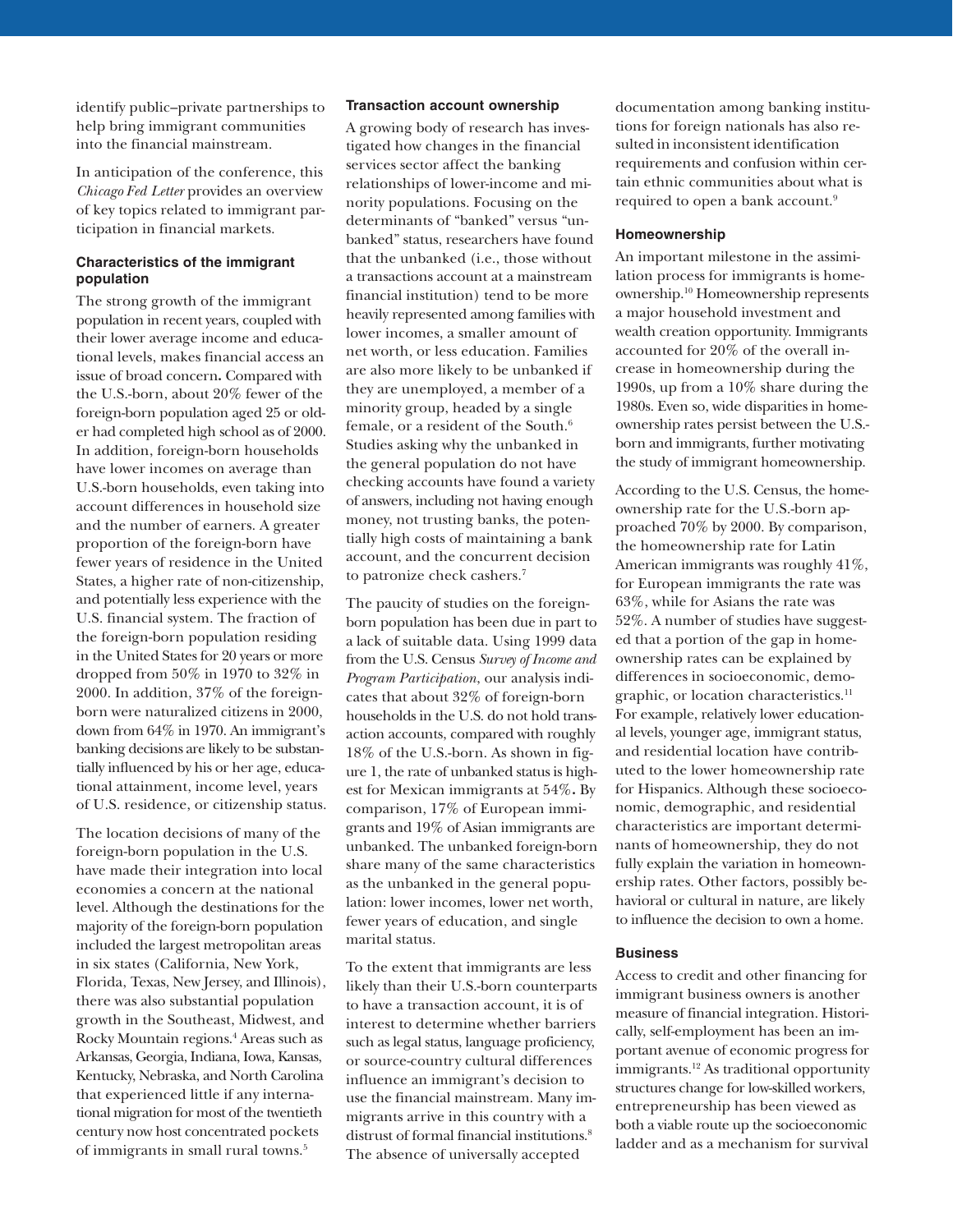

in an economically uncertain environment. Figure 2 displays the percentage of business ownership in the U.S. by country of origin. In every decennial census since 1880, immigrants were more likely to be self-employed than natives.13

Factors that influence the business participation rates of various ethnic groups include the prevalence of self-employment within the origin country, tenure in the United States, English proficiency, and education.14 Some studies have determined that ethnic enclaves promote the proliferation of immigrant enterprises, while others suggest that enclaves inhibit the development of economic opportunities.

Both national and case-study data demonstrate that access to start-up capital is a primary determinant of business ownership, and that capital, labor, and business know-how, more so than social capital, enable immigrants to establish small businesses in the United States. Studies of particular immigrant groups have also found a positive relationship between start-up capital and the longevity of businesses and a positive relationship between business profitability and start-up capital.

Whether immigrants are credit constrained at start-up because of institutional barriers is uncertain. Many studies find evidence that start-up funding is lower for immigrants than for comparable

U.S.-born entrepreneurs.15 Several of these studies have also pointed out that the informal financial sector can play an important role. What is unclear from the literature is whether small business owners have made a decision not to seek formal sector funding because they do not understand credit markets, do not want to incur debt, or have experienced real or perceived bar-

riers to financial access.

# **International remittances**

Based on data collected in 2002, primarily on the Latin American market, over \$30 billion flowed from immigrants in the U.S. to family and friends in their home country.16 Many studies have focused on the behavioral motivators for remittances, which include altruism or the desire to care for those left behind, financing the emigration of additional family members, investment in the human capital of family back home, insuring family against regional shocks, or the purchase of physical assets in home communities.<sup>17</sup>

Other studies have focused on strategies for increasing the efficiency and welfare of remitters. An insufficient supply of consumer transfer services by banking institutions has contributed to the usage of nonbank money transfer services, and by most accounts, the costs to individual remitters have been relatively high. Particular characteristics have been found to significantly influence the decision to use banking institutions to remit funds. For example, Mexican migrants are less likely to use banks when remitting money to rural areas that lack a sound banking infrastructure.<sup>18</sup> Migrants are also less likely to use banks when the remitters lack legal documents. Conversely, banks were more likely to be used by immigrants who were more highly educated or skilled, had family and friends residing in the U.S., or

who were remitting a relatively large percentage of their earnings.

# **Emerging financial services**

Emerging financial products and services refer to a range of offerings that are intended to supplement traditional transaction accounts or loan products. They are often complemented by financial education programs aimed at helping consumers make sound financial decisions. Typically, studies have used a "best practices" approach to highlight the more successful or innovative examples. These include specialized bank cards, low-cost transactions accounts aimed at facilitating money transfers abroad, secured credit cards, secured term loans for building a credit history, and loan products that rely on rent and utility payments to demonstrate creditworthiness for large asset purchases.

Growing numbers of financial institutions are adapting their application procedures to accept alternative forms of identification (consular identification card or individual taxpayer identification number) for opening accounts. Some large investment firms have also hired financial advisors with expertise in asset management for particular immigrant markets.

#### **National conference**

While the topics of immigrant bank account ownership, homeownership, business credit, and other uses of the financial mainstream have been studied

Michael H. Moskow, *President;* Charles L. Evans, *Senior Vice President and Director of Research;* Douglas Evanoff, *Vice President, financial studies;* David Marshall, *Vice President, macroeconomic policy research;* Daniel Sullivan*, Vice President, microeconomic policy research;* William Testa, *Vice President, regional programs and Economics Editor;* Helen O'D. Koshy, *Editor;* Kathryn Moran, *Associate Editor.*

*Chicago Fed Letter* is published monthly by the Research Department of the Federal Reserve Bank of Chicago. The views expressed are the authors' and are not necessarily those of the Federal Reserve Bank of Chicago or the Federal Reserve System. Articles may be reprinted if the source is credited and the Research Department is provided with copies of the reprints.

*Chicago Fed Letter* is available without charge from the Public Information Center, Federal Reserve Bank of Chicago, P.O. Box 834, Chicago, Illinois 60690-0834, tel. 312-322-5111 or fax 312-322-5515. *Chicago Fed Letter* and other Bank publications are available on the World Wide Web at http:// www.chicagofed.org.

ISSN 0895-0164